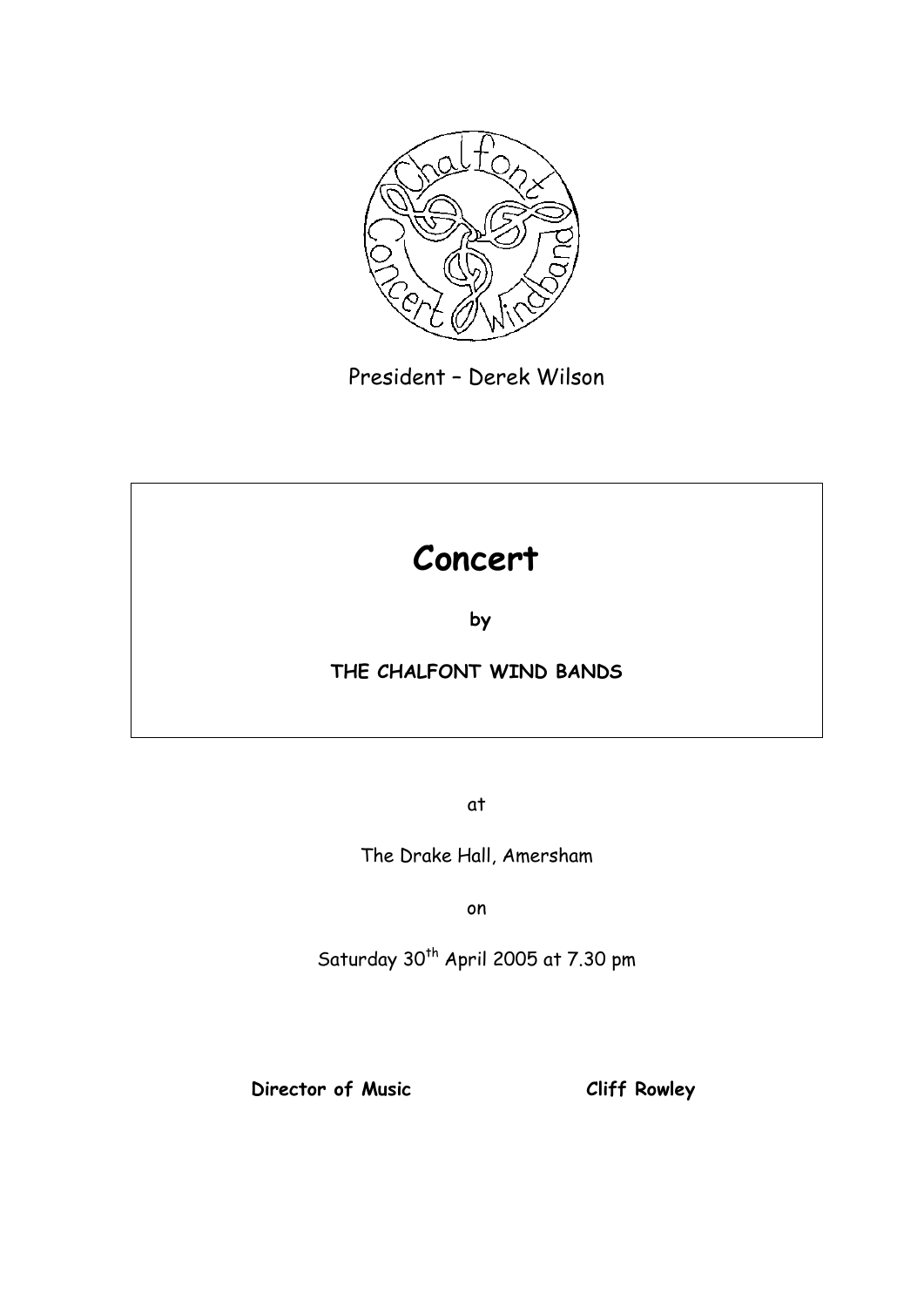#### **THE CHALFONT CONCERT WIND BAND**

The Chalfont Concert Wind Band was founded in 1977. The Band's aim is to encourage the interest of musicians in making music together (young and old alike) and to give them plenty of experience of playing in public. To add variety, there are also instrumental ensembles associated with the Band. The Band is able to serve the local community by playing on suitable occasions, and raises considerable sums of money for charity.

Anyone playing a wind band instrument is welcome to join. The Concert Band requires Grade 5 standard and B Band requires no graded standard, but lots of enthusiasm! Both the Concert and B Band meet weekly for rehearsals on Monday evenings at Robertswood School, Chalfont St Peter, Bucks.

Rehearsal times are: 6.15 pm – 7.30 pm (B Band)

7.45 pm – 9.45 pm (Concert Band)

If you are interested in joining one of the Bands, please contact us for further information – or even come along on a Monday evening. We would love to see you. Contact:

Rosalind Aspinall – Chairman 01494 862331 / Derek Wilson - President 01895 822183

#### **CONCERT BAND MEMBERS**

| Piccolo:              | Lucy Clayton, Ruth Coles                                                |
|-----------------------|-------------------------------------------------------------------------|
| Flute:                | Lucy Clayton, Philip Coles, Ruth Coles, Louise Collins, Eleanor Curtis, |
|                       | <b>Kirsty Rowley</b>                                                    |
| Oboe:                 | Kim Horgan                                                              |
| Clarinet:             | Petra Cooper, Barbara Douglas, Bryan Ogilvie, Elizabeth Perry,          |
|                       | Andrew Warren, Helen Warren                                             |
| Eb Clarinet           | Andrew Warren                                                           |
| <b>Bass Clarinet:</b> | Rosalind Aspinall                                                       |
| Alto Sax:             | Shelley Blackman, Sandra Dowler, Kathy Inker,                           |
| Tenor Sax:            | George Taylor                                                           |
| <b>Baritone Sax:</b>  | Margaret Pianta                                                         |
| French Horn:          | Bob Paxman, Derek Wilson                                                |
| Trumpet:              | David Adamson, Tom Glasgow, Barry Rowe                                  |
| Trombone:             | Gerard Farrell,                                                         |
| Euphonium:            | Rob Physick                                                             |
| Keyboard Bass:        | Mary Cadman                                                             |
| Percussion:           | John Trachy                                                             |

#### **B BAND MEMBERS**

| Hannah Ellis, Dominic Hodgson, Natasha Hodgson, Emily Hurst, |
|--------------------------------------------------------------|
|                                                              |
|                                                              |
|                                                              |
|                                                              |
|                                                              |
|                                                              |
|                                                              |

#### **CHALFONT CLARINET ENSEMBLE**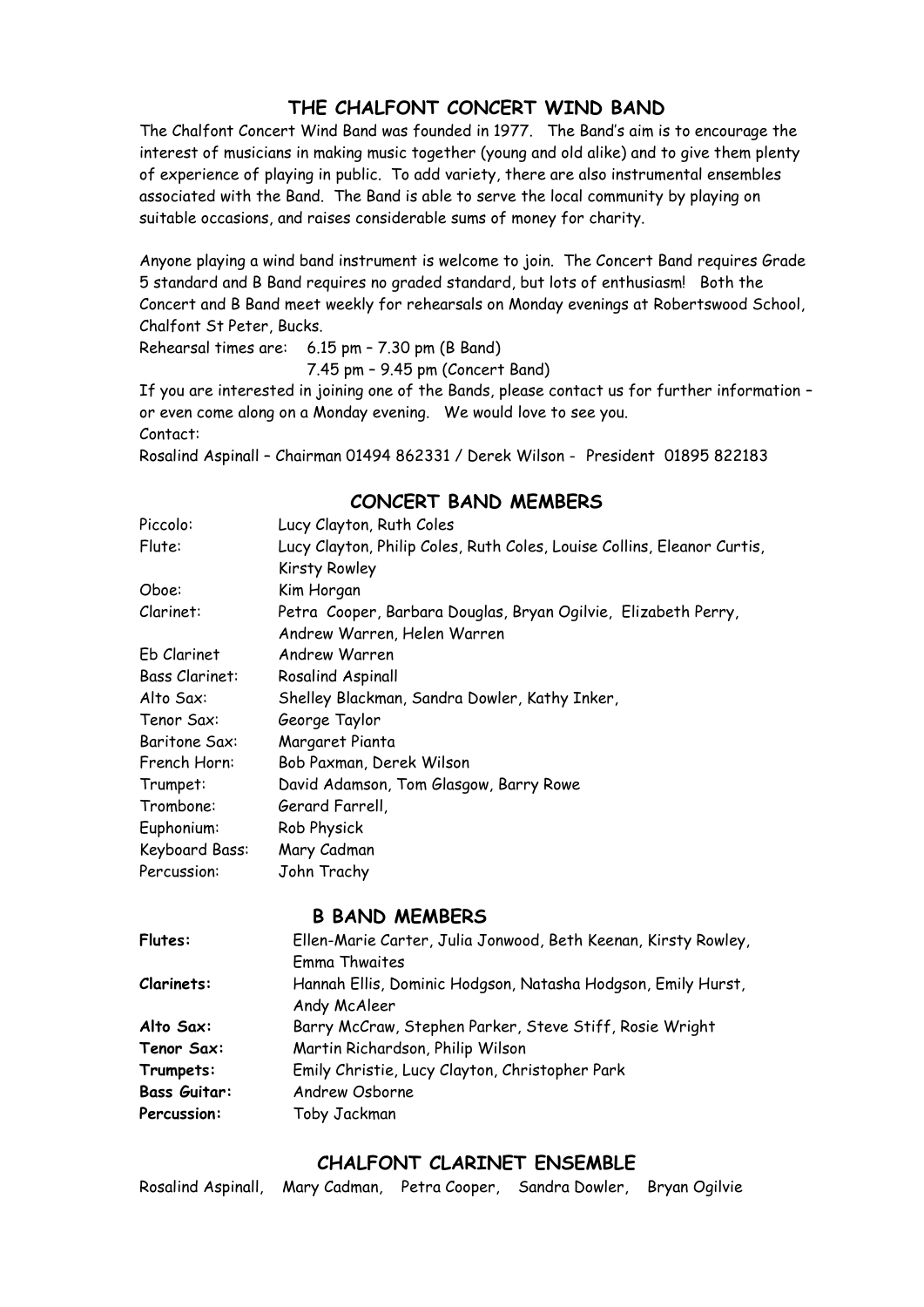## **CHALFONT CONCERT BAND Conductor Cliff Rowley**

**The National Anthem**

**Thunderbirds** Barry Gray,

arr Philip Sparke

**The Yeoman of the Guard Overture** Arthur Sullivan

arr W J Duthoit

**Concertino** C M von Weber Soloist Bryan Ogilvie arr Alfred Reed

**Gershwin!** arr Warren Baker

Fascinating Rhythm Embraceable You Somebody Loves Me Someone to Watch Over Me I Got Rhythm

**CHALFONT CLARINET ENSEMBLE**

**Tango Piazzolla** John Fairhead

Variations on Teddy Bears' Picnic **John W Bratton** 

arr Mark Goddard

A Sailor's Suite **Traditional** Hunting the Hare

College Hornpipe

The Trumpet Hornpipe arr Edward Huws Jones

### **INTERVAL**

Refreshments will be served in an adjoining Hall